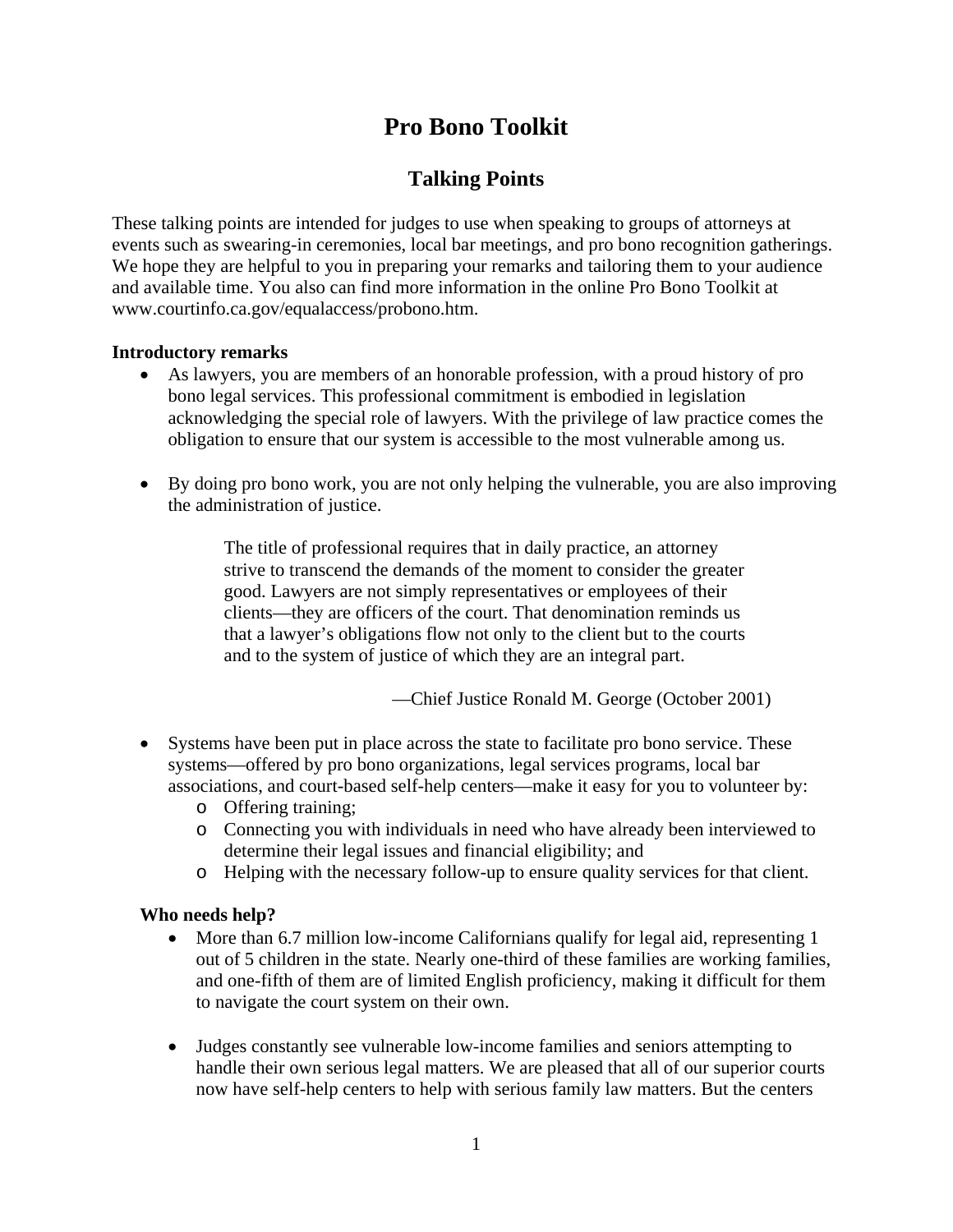are understaffed, and there will always be individuals who need a lawyer who can provide more than self-help assistance.

- Here's how your services can help our community:
	- o Every time a pro bono lawyer is able to help a domestic violence victim, it can prevent serious injury, save lives, prevent costly county medical expenses, and alleviate already clogged courts and overworked law enforcement agencies.
	- o When a pro bono lawyer helps keep a family in their home, it prevents them from becoming homeless and from creating an additional demand on shelters and other charitable and municipal services.
	- o When a pro bono lawyer helps prevent workers from wrongfully losing their jobs or from being denied earned wages, it allows for individuals to put food on their tables and pay their rent or mortgage.
	- o When a pro bono lawyer helps keep a child in school, truancy and juvenile crime are reduced, saving court time and reducing the costs of incarceration.
	- o When a pro bono lawyer helps a senior remain in his or her home with supportive care, the much higher cost associated with full nursing home care is avoided.
	- o When a pro bono lawyer helps create a guardianship, it achieves the result of protecting the child, without the child going through the dependency system, thus easing the burden on both the courts and the county.

# **Limited capacity of legal aid**

- Legal aid agencies in California must turn away more than two-thirds of eligible prospective clients who need assistance each year. The one-third who do get assistance do not necessarily receive the level of service they require, and many get only brief advice and counsel.
- In California, there are approximately 800 legal aid attorneys out of a total of more than 164,000 active attorneys. That makes a ratio of over 8,300 eligible indigent clients per legal aid attorney.
- In 2004, more than 4.3 million court users in California were self-represented.
- The justice gap—the gap between total resources available and what it would take to truly meet the legal needs of California's low-income population—is estimated at \$394.1 million.

#### **Pro bono service is a lawyer's duty**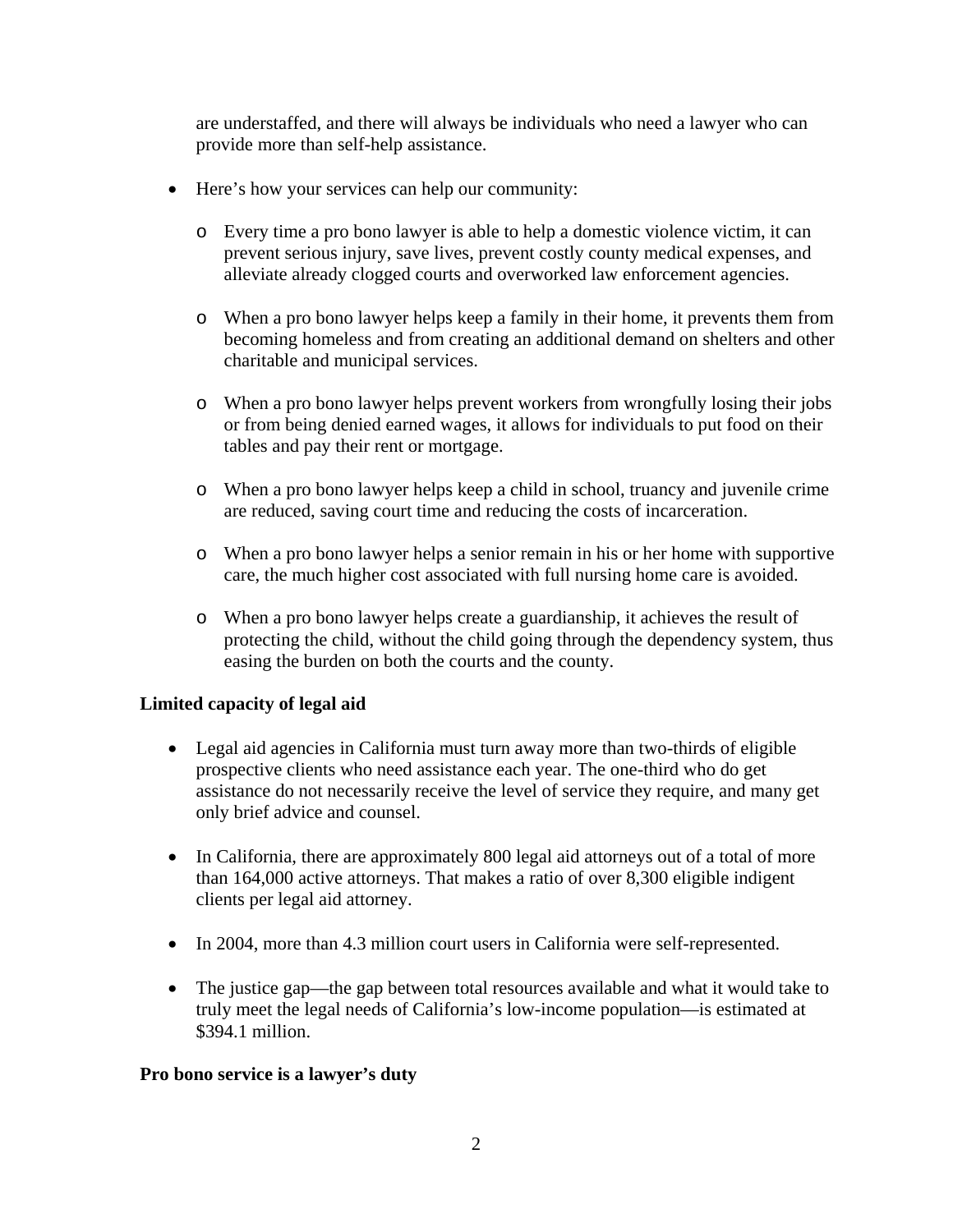• "Providing pro bono service is an important responsibility and obligation that attaches to the privilege of being an attorney."

—Chief Justice Ronald M. George (October 2001)

- The American Bar Association's Model Rule 6.1 states, "Every lawyer has a professional responsibility to provide legal services to those unable to pay." This model rule creates an aspirational goal of 50 hours per year.
- The State Bar Board of Governors Pro Bono Resolution also urges all attorneys to provide at least 50 hours of pro bono services per year to the poor or nonprofit organizations.
- Legislation enacted in 2006 provides:

The private bar, acting on its own, cannot and should not be called upon to provide full civil representation for California's poor. Nonetheless, the legal profession should play a lead role in the effort to improve the justice system, and each lawyer has a personal obligation as a member of the profession to ensure that all persons have equal access to the courts for redress of grievances and access to lawyers when legal services are necessary, including through the provision of pro bono services and through financial support to nonprofit organizations that provide free legal services to the poor.

(Assem. Bill 2301; Stats. 2006, ch. 165 – now Business & Professions Code Section 603)

# **Pro bono work serves the administration of justice**

- Pro bono ensures meaningful access to justice to millions who need legal representation but cannot afford it.
- It improves public perception of the legal profession.
- It helps the courts operate more efficiently and effectively.

# **Pro bono service makes business sense for attorneys, from large firms to small firms and solo practitioners**

- Law firm corporate clients are interested in evidence of their lawyers' corporate social responsibility.
- Annual law firm rankings in publications such as *The American Lawyer* have had a positive impact on firms' pro bono practices.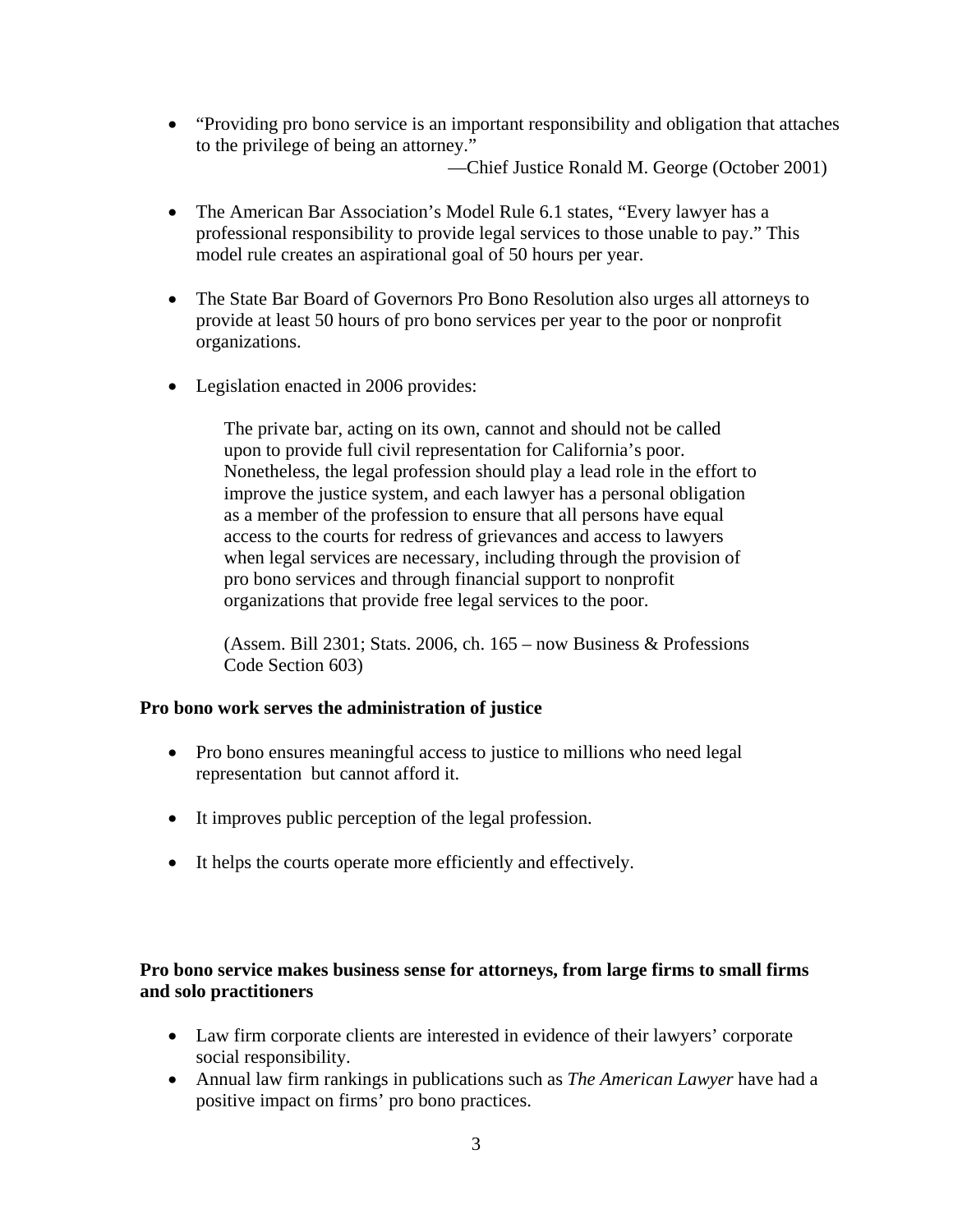- New lawyers, smaller firms, and solo practitioners can benefit from pro bono work by developing skills and expertise and creating contacts in the community.
- Pro bono providers offer Minimum Continuing Legal Education (MCLE) trainings for prospective volunteers at little or no cost, as well as opportunities to network with other lawyers.
- Pro bono programs often provide mentoring and malpractice coverage for their volunteers.

#### **Many ways to do pro bono work**

- Pro bono opportunities are available for litigators, transactional attorneys, and mediators—for both new and experienced attorneys.
- There are varying levels of time commitments and opportunities for limited scope representation.
- Pro bono opportunities exist in all areas of civil law:
	- o Advice and counsel clinics and hotlines, and provision of legal information at court self-help centers;
	- o Impact litigation and policy advocacy;
	- o Community education and outreach;
	- o Mediation of legal disputes; and
	- o Transactional legal assistance to nonprofit organizations.

### **Get involved**

- Join your local bar association's pro bono program.
- Contact local legal aid and other legal services agencies.
- Work with your firm's pro bono manager/partner.
- Contact your court's self-help center.
- Visit CaliforniaProBono.org *([www.probono.net/CA\)](http://www.probono.net/CA)* to find opportunities in your location and areas of interest.

#### **Closing remarks**

Speaking for myself and my judicial colleagues, we thank you sincerely for your help. We know that you have incredible demands on your time, and your commitment to the profession and to the courts is truly appreciated.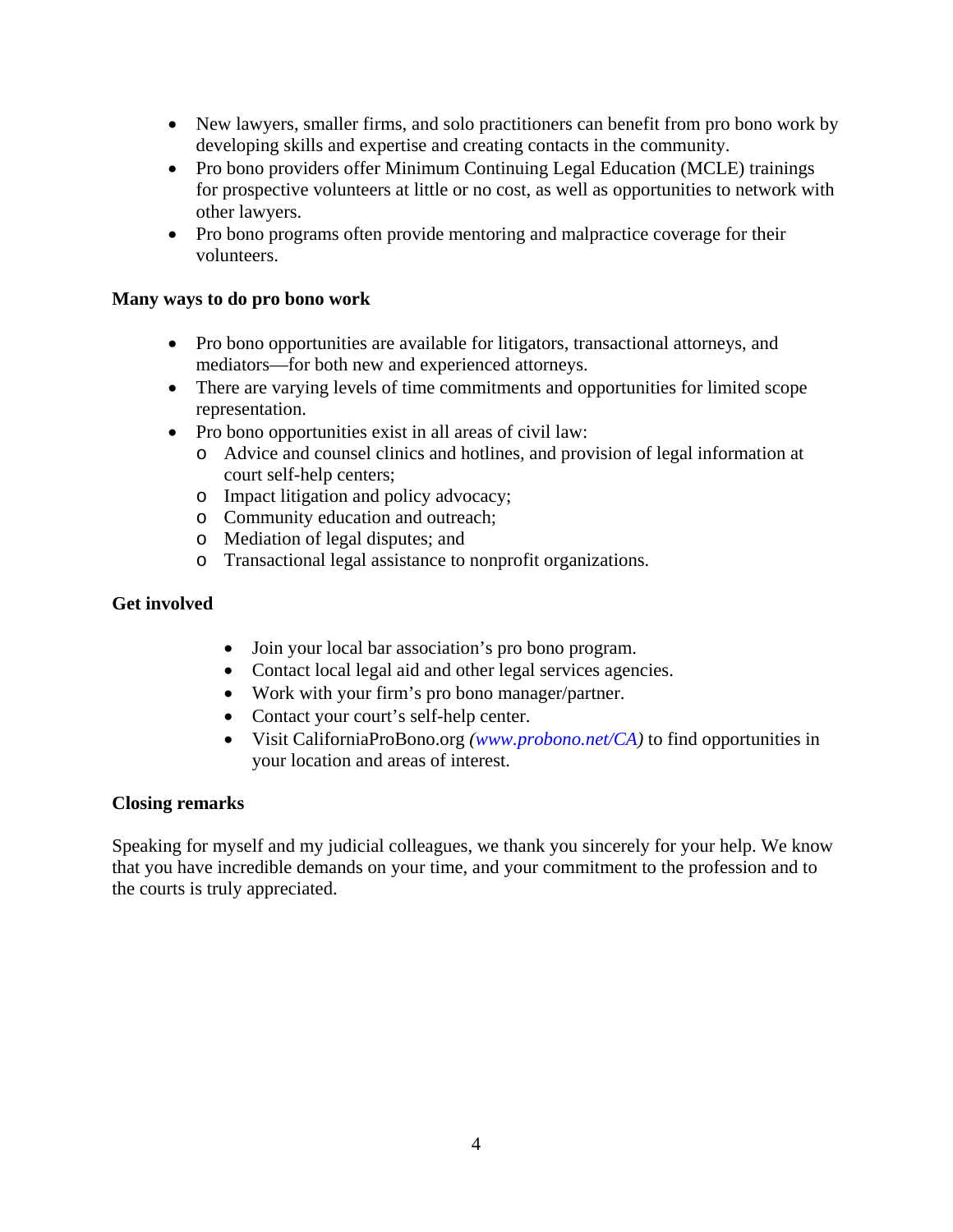# **Inspirational Quotations**

"The title of professional requires that in daily practice, an attorney strive to transcend the demands of the moment to consider the greater good. Lawyers are not simply representatives or employees of their clients—they are officers of the court. That denomination reminds us that a lawyer's obligations flow not only to the client but to the courts and to the system of justice of which they are an integral part."

—Chief Justice Ronald M. George (October 2001)

"The pro bono contributions made by these attorneys—and thousands like them across California—beneficially affect not only the individuals they assist, but also the rule of law and the administration of justice in our state. . . .

"Something very different also threatens to undercut our court system's ability to administer justice. We all recognize that our system must afford meaningful access to the courts to all those who need it. Such access necessarily includes the ability to participate effectively in the proceedings. And often that is dependent on whether one does or does not have legal representation.

"For many individuals, going ahead without counsel is unthinkable. Many things language and cultural barriers, complex legal issues, unfamiliarity with legal proceedings—can serve as an insurmountable obstacle. But a major barrier, of course, is cost."

> —Chief Justice George, Pro Bono Awards, Bench/Bar/Judicial Administration Convention, Anaheim, California (September 28, 2007)

**"We must act to increase the number of pro bono attorneys assisting indigent clients.** . . . Many lawyers across the state and the nation have already heeded the call for pro bono services. Still, we need a larger pool of volunteer lawyers. This need is especially acute in California because of our growing diverse population of immigrants, low-wage workers, seniors, and other vulnerable groups who face enormous difficulties in accessing the justice system.**"** (emphasis in original)

—Chief Justice George, letter to California bar leaders (2004)

"Certainly, life as a lawyer is a bit more complex today than it was a century ago. The ever-increasing pressures of the legal marketplace, the need to bill hours, to market to clients, and to attend to the bottom line, have made fulfilling the responsibilities of community service quite difficult. But public service marks the difference between a business and a profession. While a business can afford to focus solely on profits, a profession cannot. It must devote itself first to the community it is responsible to serve. I can imagine no greater duty than fulfilling this obligation. And I can imagine no greater pleasure."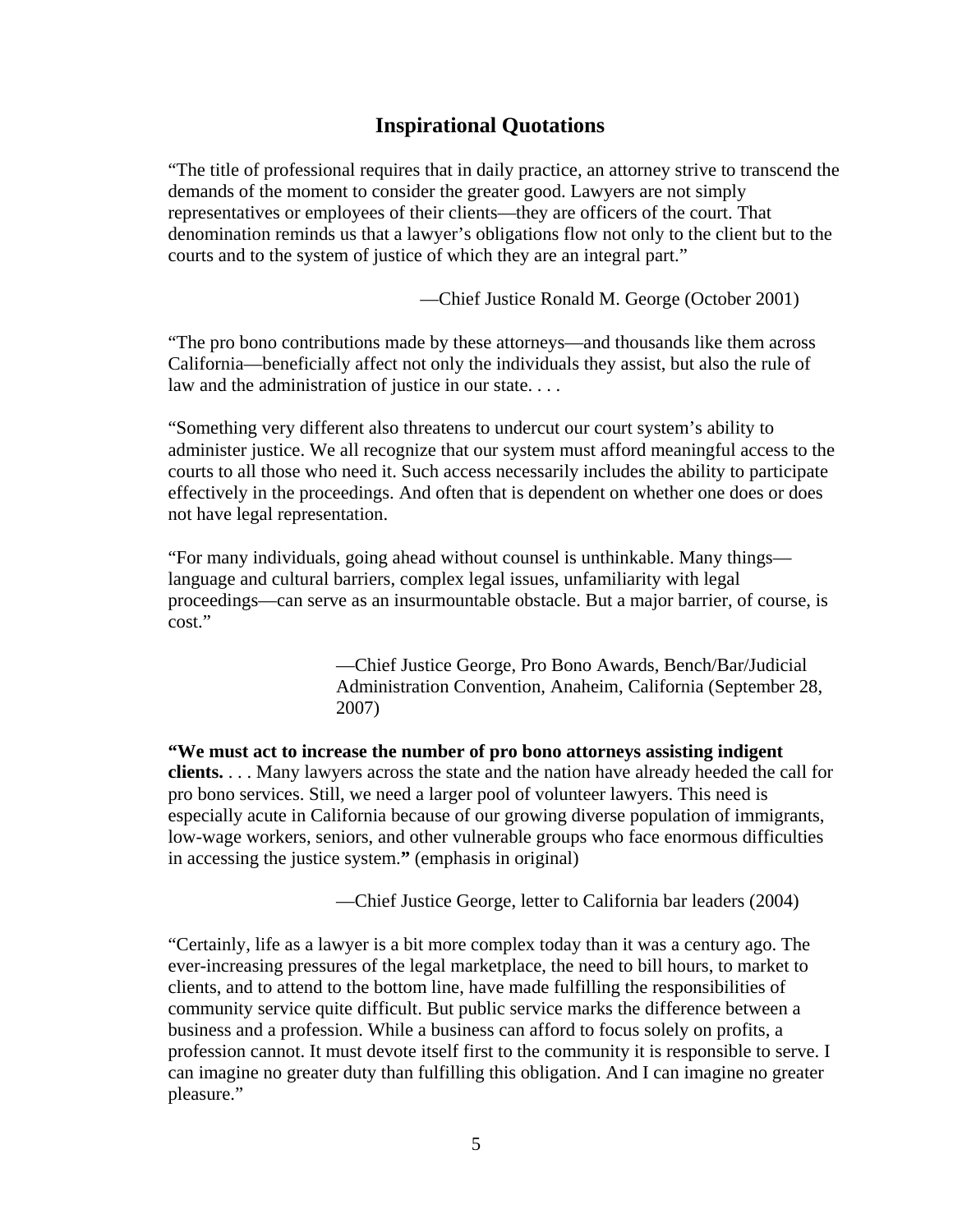—Justice Sandra Day O'Connor, 78 Or. L. Rev. 385, 391 (1999)

"Except for the few that legal services lawyers can represent, poor people have access to American courts in the same sense that the Christians had access to the lions when they were dragged, unarmed, into a Roman arena."

> —Justice Earl Johnson, Jr., quoted in Becker and Gibberman, *On Trial!* (1987)

"There can be no equal justice where the kind of trial a man gets depends on the amount of money he has."

—Justice Hugo L. Black, *Griffin v. Illinois* (1956) 351 U.S. 12, 19

"We are here on earth to do good to others. What the others are here for, I don't know."

—W. H. Auden

"Where justice is denied, where poverty is enforced, where ignorance prevails, and where any one class is made to feel that society is an organized conspiracy to oppress, rob, and degrade them, neither persons nor property will be safe."

—Fredrick Douglass, speech (April 1886)

"True peace is not merely the absence of tension; it is the presence of justice."

—Dr. Martin Luther King, Jr.

"Equal justice under law is not merely a caption on the facade of the Supreme Court building, it is perhaps the most inspiring ideal of our society. It is one of the ends for which our entire legal system exists . . . it is fundamental that justice should be the same, in substance and availability, without regard to economic status."

> —Justice Lewis F. Powell, Jr., U.S. Supreme Court Justice (Ret.), during his tenure as president of the American Bar Association